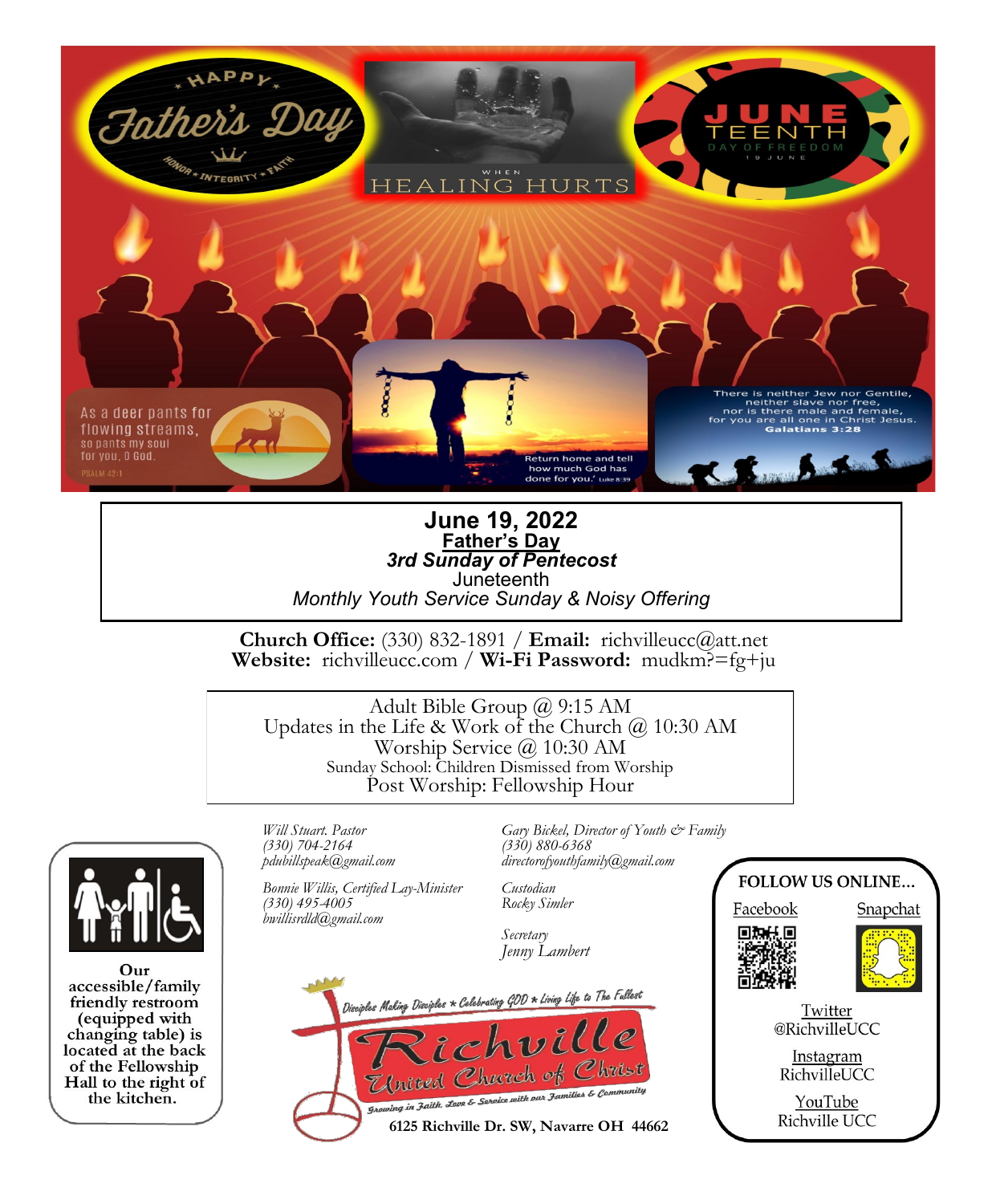**No matter who you are or where you are on life's journey, YOU ARE WELCOME HERE!**

#### **Father's Day** *3rd Sunday of Pentecost* Juneteenth *Monthly Youth Service Sunday & Noisy Offering*

### **Something to Think and Pray About:**

"A good father is one of the most unsung, unpraised, unnoticed, and yet one of the most valuable assets in our society." *–Rev. Theodore Hesburgh*

"My father didn't tell me how to live; he lived, and let me watch him do it." *–Anne Frank*

"Usually we think that brave people have no fear. The truth is they are intimate with fear." *–Pema Chondon*

"I don't know what the future may hold, but I know who holds the future." *–Rev. Ralph Abernathy*

"A person begging for their humanity to be acknowledged can sound an awful lot like rage." *–Kalen Dion*

# **GATHERING OF THE FAITH COMMUNITY**

+ **Designates all who are able please stand.**

### 10:30 am - Ringing of the Church Bell **WORDS OF WELCOME AND ANNOUNCEMENTS**

**In our desire to extend the welcome and love of Christ we want to call each other by name. Please help us do so and take this time to fill out our "Registration of Attendance."** 

Prelude **"This is My Father's World"** Traditional English Melody, arr. by Stan Pethel

+ Opening Hymn [vs. 1,3] **"As the Deer"** [insert]

**As the deer pants for the water, so my soul longs after you; You alone are my heart's desire and I long to worship you. You alone are my strength and shield; to you alone may my spirit yield. You alone are my heart's desire, and I long to worship you.**

**You're my friend and you are my brother, even though you are a king; I love you more than any other, so much more than anything! You alone are my strength and shield; to you alone may my spirit yield. You alone are my heart's desire, and I long to worship you.**

# + **Call To Worship & Prayer of Confession (with Assurance of Pardon)** *(responsive)*

**[adapted from Psalm 42]**

**Leader:** Like a deer drinking from a stream, we reach out to YOU, our GOD.

**PEOPLE: Our souls thirst for The Living LORD. We wonder where we can meet YOU -especially when we are full of tears (instead of food); particularly when enemies laugh at us and question the reason for our faith.**

**Leader:** Our hearts break when we remember the pleasant times in the past -those times when we walked with the crowds and led one another up to YOUR Temple.

**PEOPLE: Forgive us, then, we pray, when we forget the happy songs of praise we have sung in our joyous religious celebrations.**

**Leader:** Help us to shake-off our sadness. Grant us wisdom to properly deal with why we're upset.

**PEOPLE: Remind us to wait for YOUR Help. Teach us to trust that we will be able to praise YOU again -The One who will save us.**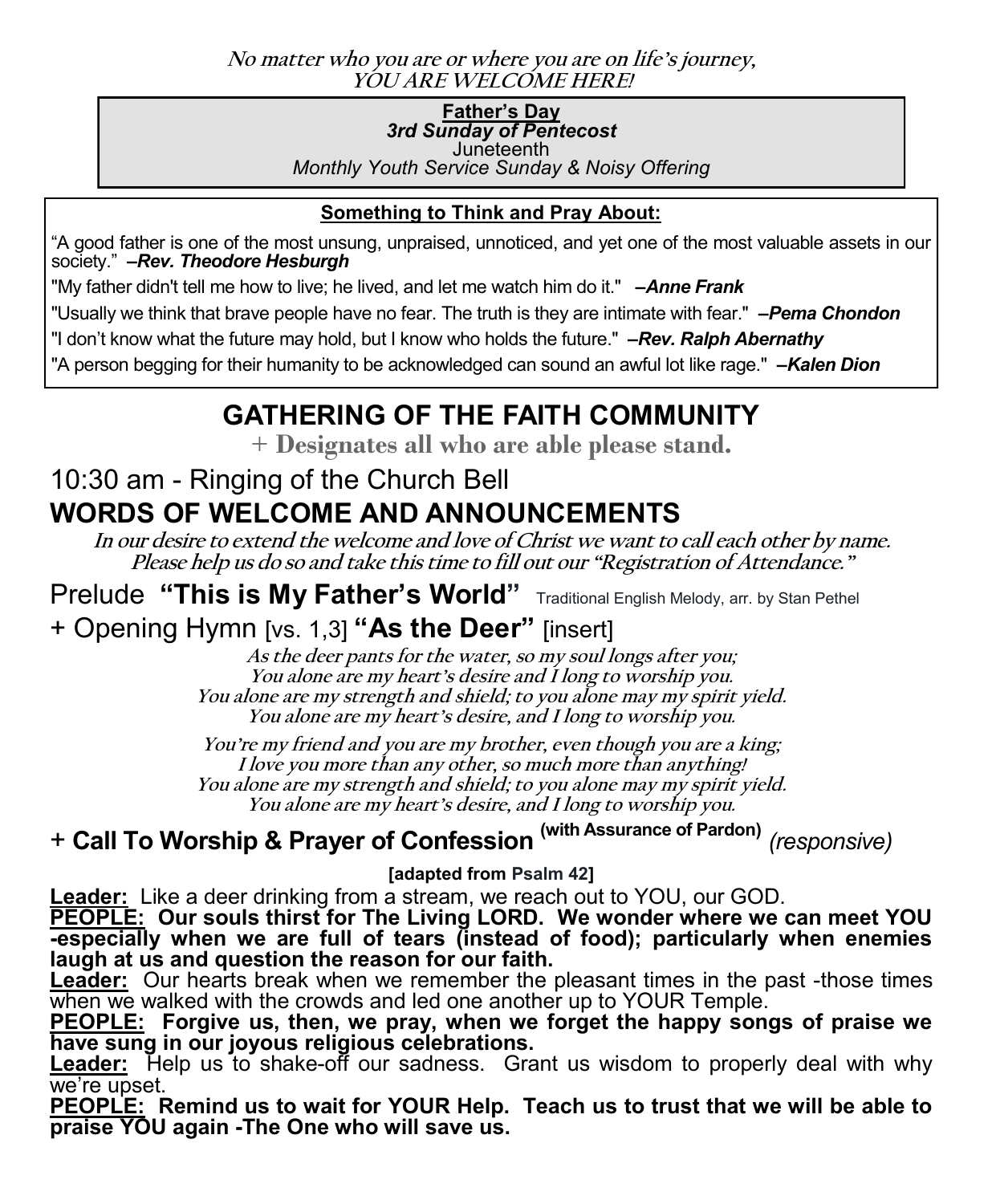**Leader:** Even when we are hurting, we want to be able to say, "We will remember YOU when we feel small -for we know that YOU stand high over us and YOU have provided the waters of freedom and new life to us.

**PEOPLE: In our challenging times, we still hear the roar of those waters. YOU continue to pour-out YOUR Power and Love over us.**

**Leader:** So, day and night, we will recall YOUR Care for us, and we will sing prayerful songs of praise for YOU, The GOD of our Lives.

**PEOPLE: Yes, sadly, there have been times when we felt as though YOU, our Rock, has forgotten us (but that's only because of our enemies).**

**Leader:** Don't let their insults drag us down.

*ALL: Instead, we want to stay strong in the knowledge that, YOU, our GOD, will save us; AMEN!*

### + Sung Response #9**"Glory Be to the Father"** (Gloria Patri)

**Glory be to the Father, and to the Son, and to the Holy Ghost, As it was in the beginning, is now, and ever shall be, world without end. Amen, Amen.**

**Father's Day Litany** [see insert]

# **Monthly "Noisy Offering" Renovations & Mission Offering**

*\*(This month, our collection is dedicated toward Habitat for Humanity)\** 

## **GATHERING AROUND THE RESURRECTING WORD OF GOD**

# **The Christian Scriptures (New Testament)**

The Gospel According to Luke 8:26-39

Special Music: **"On Eagle's Wings"** Michael Joncas, arr. by Douglas E. Wagner -sung by Karen Gerber and Friends

### Message for The Whole Family of GOD:

### **"When Healing Hurts...(Finding GOD in The Chaos)"**

*\*[additional Scripture: 1st Kings 19:1-15a]\** 

# + Hymn of Response #107 [vs. 1,3] **"God Will Take Care of You"**

**Be not dismayed whatever betide; God will take care of you. Beneath His wings of love abide; God will take care of you. God will take care of you, Through every day, over all the way. He will take care of you; God will take care of you.**

**All you may need He will provide; God will take care of you. Nothing you ask will be denied; God will take care of you. God will take care of you, Through every day, over all the way. He will take care of you; God will take care of you.**

# **Sharing and Responding to Our Stories-Of and Needs-for Resurrection**

Special Reading: Pat Jones

Prayers of The People **(Joys and Concerns)** and The Lord's Prayer

*(using "sins" and "those who sin against us")* 

# Prayer Response #297 **"Spirit of the Living God"**

**Spirit of the living God, fall fresh on me. Spirit of the living God, fall fresh on me. Melt me, mold me, fill me, use me. Spirit of the living God, fall fresh on me.**